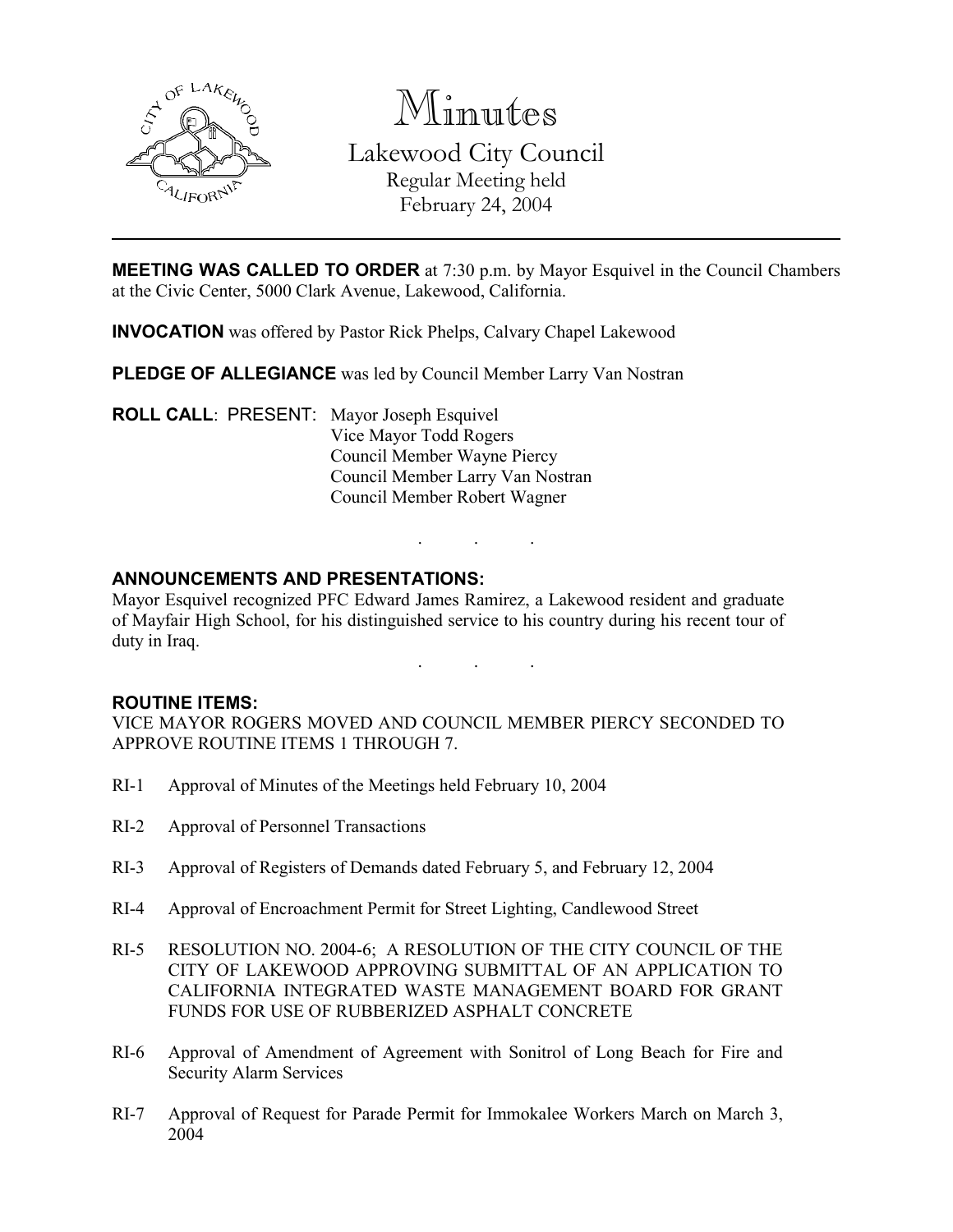City Council Minutes February 24, 2004 Page 2

#### ROUTINE ITEMS: Continued

UPON ROLL CALL VOTE, THE MOTION WAS APPROVED:

AYES: COUNCIL MEMBERS: Piercy, Rogers, Van Nostran, Wagner and Esquivel NAYS: COUNCIL MEMBERS: None

#### 1.1 • APPEAL OF PLANNING AND ENVIRONMENT COMMISSION DECISION ON CONDITIONAL USE PERMIT NO. 743, 5517 DEL AMO BOULEVARD

. . .

Director of Community Development, Chuck Ebner, presented an oral report based on the memorandum in the agenda packet and reported that on January 8, 2004, the Planning and Environment Commission had held a hearing on an application for a Conditional Use Permit for the sale of alcoholic beverages for off-site consumption at 5517 Del Amo Boulevard. He displayed slides showing the applicant's location and the locations of adjacent businesses with alcoholic beverage licenses. He also briefly reviewed the license application review process used by the California Department of Alcoholic Beverage Control to determine undue concentration of uses within a census tract. He concluded by stating that the Planning and Environment Commission had determined that the proposed use would further proliferate existing conditions of undue concentration of licenses to sell alcoholic beverages and had denied the application for Conditional Use Permit.

Responding to a question from Council Member Van Nostran, Mr. Ebner stated that the Commission had considered the uses on the other three sides of the intersection, even though they were in different census tracts and had found that there were seven other licenses to sell alcoholic beverages in very close proximity.

Council Member Wagner observed that basing data on the layout of the census tracts did not appear very fair or logical when viewing the overall area. Mr. Ebner responded by stating that although use of the census tract data did appear ineffective in some cases, it was used as a uniform formula to justify a determination of undue concentration.

Further responding to a question from Council Member Wagner, Mr. Ebner stated that the operation proposed for the subject location was a mini-market with a full range of alcoholic beverages.

Council Member Piercy confirmed for Council Member Wagner that in his observation, the adjacent karate school was patronized heavily by school-age children accompanied by their parents.

Peter Long, representing the appellant, stated that the proposed operation was a family-run business and would be a convenience store which would sell groceries, flowers and gifts, and beer and wine. He stated that based on his experience, they would have a very difficult time competing if they did not offer alcoholic beverages. He advised that the business hours would be from 8 a.m. to 10 p.m. and noted that the Sheriff's Department had found no problems with the location.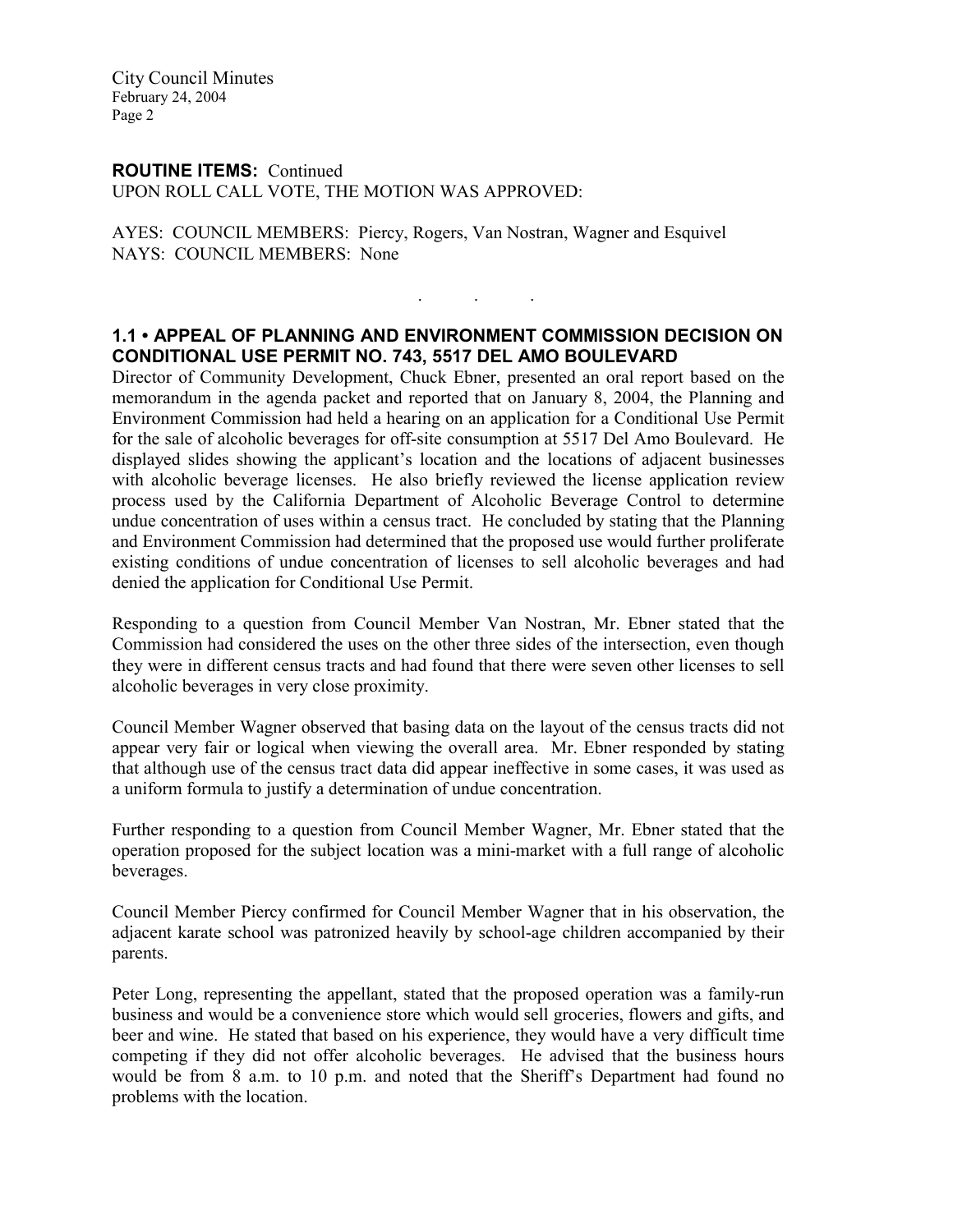1.1 • APPEAL OF PLANNING AND ENVIRONMENT COMMISSION DECISION ON

CONDITIONAL USE PERMIT NO. 743, 5517 DEL AMO BOULEVARD - Continued In response to a question from Council Member Piercy, Mr. Long stated that the groceries offered would be mostly canned or dry foods.

Vice Mayor Rogers referenced a diagram of the layout of the proposed business showing an area for distilled spirits, not just beer and wine. Mr. Long responded by stating that they wished only to sell beer and wine, not any hard liquor. Mr. Ebner noted that the original application to ABC was for a full license, including liquor, and that in his letter of appeal, the appellant listed "distilled spirits" among the items they wished to offer for sale.

Mayor Esquivel opened the public hearing at 8:02 p.m. and called for anyone in the audience wishing to address the City Council on this matter. There was no response.

COUNCIL MEMBER VAN NOSTRAN MOVED AND COUNCIL MEMBER PIERCY SECONDED TO CLOSE THE PUBLIC HEARING. UPON ROLL CALL VOTE, THE MOTION WAS APPROVED:

AYES: COUNCIL MEMBERS: Piercy, Rogers, Van Nostran, Wagner and Esquivel NAYS: COUNCIL MEMBERS: None

RESOLUTION NO. 2004-7; A RESOLUTION OF THE CITY COUNCIL OF THE CITY OF LAKEWOOD DENYING THE APPEAL OF CONDITIONAL USE PERMIT NO. 743 AND DENYING A CONDITIONAL USE PERMIT FOR THE SALE OF ALCOHOLIC BEVERAGES FOR OFF-SITE CONSUMPTION AT 5517 DEL AMO BOULEVARD, LAKEWOOD, CALIFORNIA

COUNCIL MEMBER VAN NOSTRAN MOVED AND COUNCIL MEMBER PIERCY SECONDED TO ADOPT RESOLUTION NO. 2004-7 DENYING THE APPEAL OF CONDITIONAL USE PERMIT NO. 743. UPON ROLL CALL VOTE, THE MOTION WAS APPROVED:

AYES: COUNCIL MEMBERS: Piercy, Rogers, Van Nostran, Wagner and Esquivel NAYS: COUNCIL MEMBERS: None

# 2.1 • ADMINISTRATIVE CITATION ORDINANCE FOR NEIGHBORHOOD PRESERVATION PROGRAM

. . .

The Director of Community Development displayed slides and presented an oral report based on the memorandum in the agenda packet. He stated that the proposed ordinance was a recommended program resulting from the approval of the Lakewood Housing Strategy. He reported that an Administrative Citation program would provide the ability to cite chronic violators of code sections relating to unsightly property, inoperative vehicles, overgrown vegetation and other neighborhood nuisances as an alternative to lengthy criminal prosecution or the substandard property hearing process. He stated that the fines would be proposed and adopted under a separate resolution, with a different fine schedule for building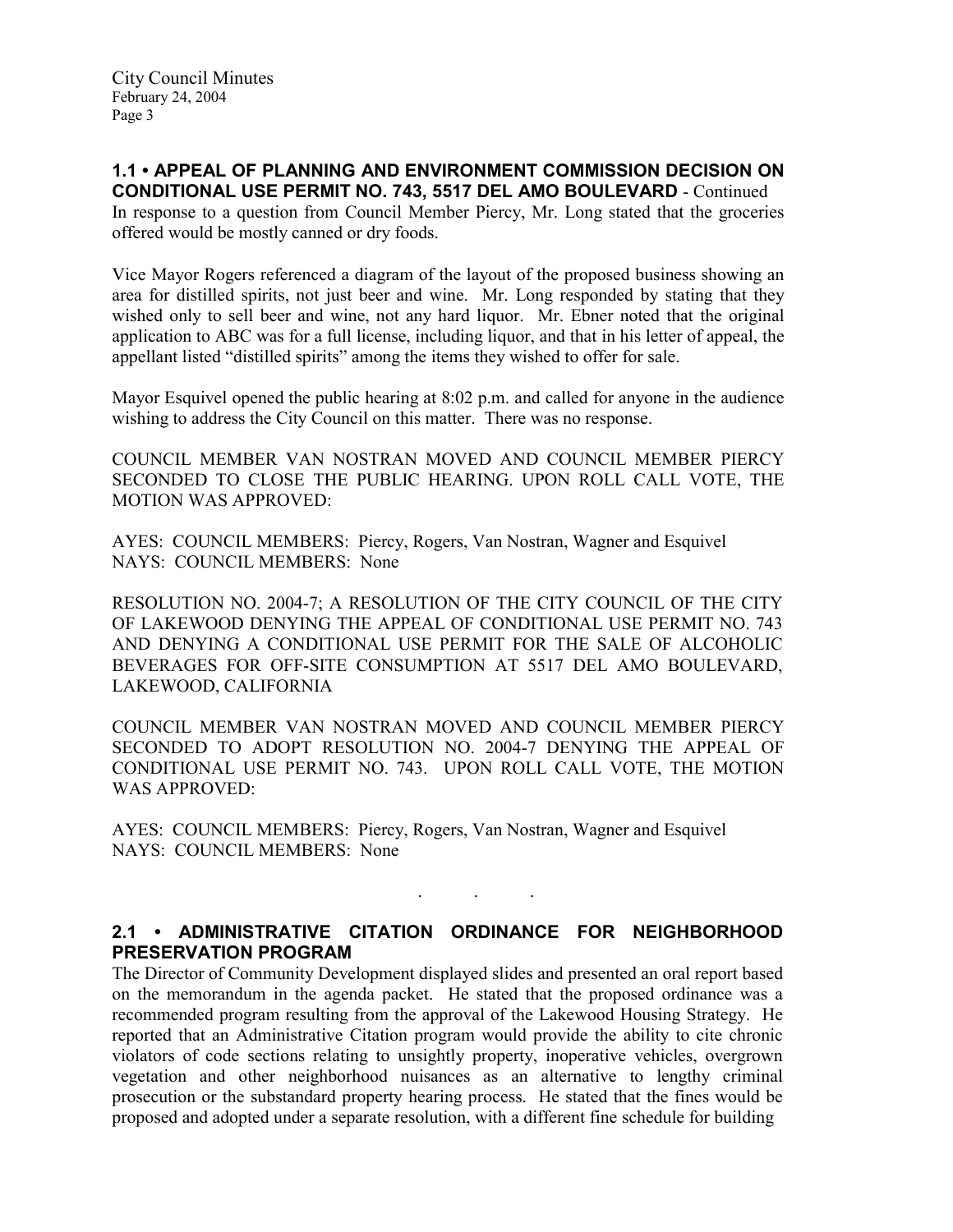### 2.1 • ADMINISTRATIVE CITATION ORDINANCE FOR NEIGHBORHOOD PRESERVATION PROGRAM - Continued

code violations. He concluded with the recommendation that the City Council introduce Ordinance No. 2004-3 to add another tool to help in the fight for neighborhood preservation.

ORDINANCE NO. 2004-3; AN ORDINANCE OF THE CITY COUNCIL OF THE CITY OF LAKEWOOD ADDING CHAPTER 9 TO ARTICLE IV OF THE LAKEWOOD MUNICIPAL CODE PERTAINING TO ADMINISTRATIVE FINES

Council Member Van Nostran expressed concern that the level of the fines might not be enough to deter some repeat violators. City Prosecutor Bill Holt responded by stating that although the fine structure was the maximum allowed under current State law, the Administrative Citation was just one of the options that was available to bring violators into compliance.

Vice Mayor Rogers determined from Mr. Holt that certain code violations could still be prosecuted as misdemeanors.

Council Member Wagner confirmed with Mr. Holt that a single residence could have a number of separate violations, resulting in a much higher fine.

Responding to a question from Council Member Wagner about the 21-day minimum for correcting violations, City Attorney John S. Todd advised that in accordance with State law, the City's ordinance must specifically identify what a "reasonable time" was and that complex cases would not be handled at a staff level, but would be referred to the Planning and Environment Commission who would have the discretion to grant the appropriate amount of time.

The City Prosecutor advised that a resident in violation could be given a longer period of time to correct the problem and that payment of the fine within the prescribed time would be required and could be refunded if the correction were completed before the extended period expired.

Responding to questions from Council Member Wagner about the notification of violations, Mr. Holt stated that as reported by Mr. Ebner, the issuance of a citation would not be accomplished on a first contact with the violator, but rather would be after prior contacts between the resident/owner and the code enforcement staff.

Council Member Wagner stated that while he supported the concept of the Administrative Citation program, he had reservations about giving the staff too much discretionary power. He expressed the desire to see well defined guidelines for the program.

Mr. Holt advised that the City Council could consider establishing the Administrative Procedures for the program by Council approval as an additional level of control.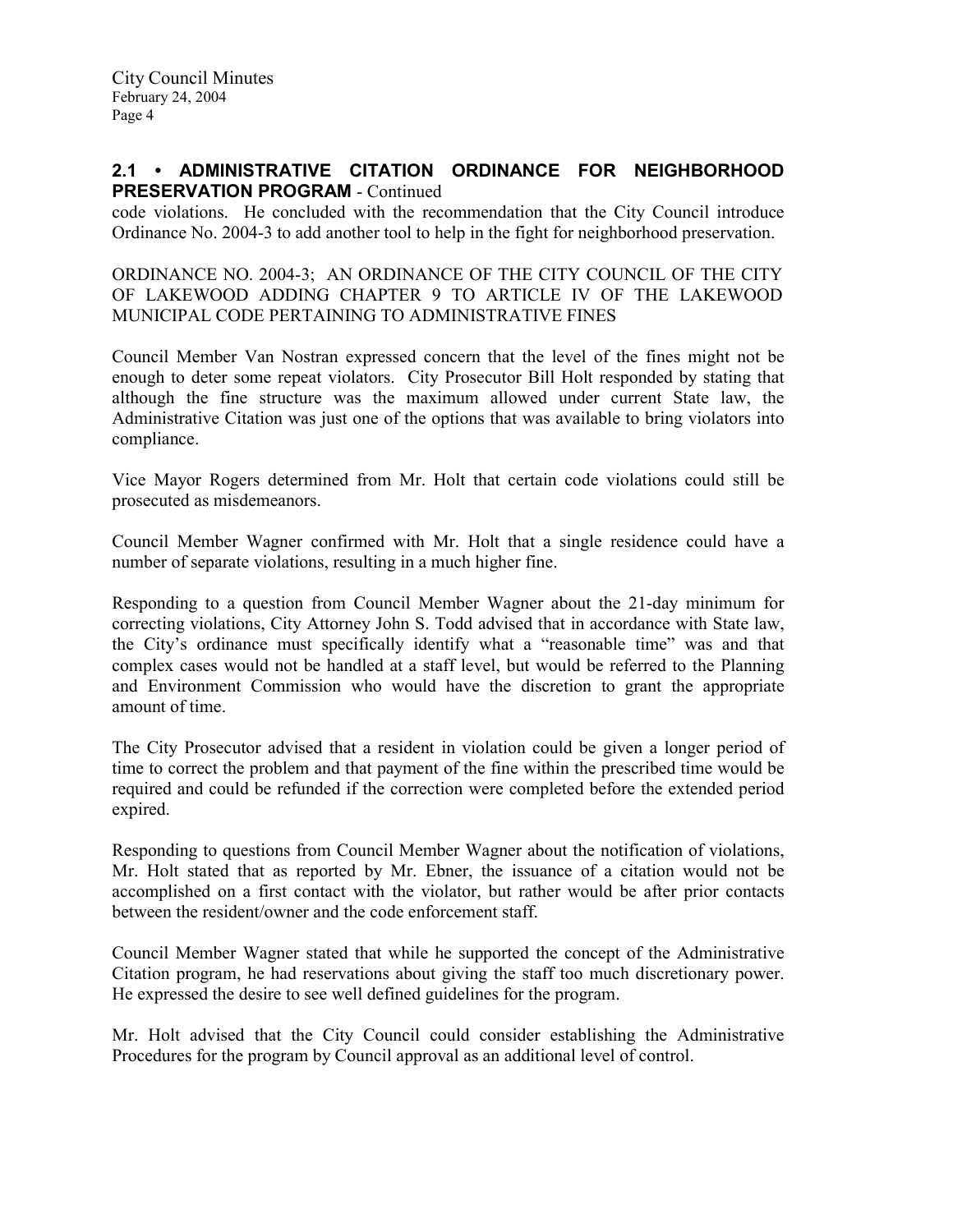### 2.1 • ADMINISTRATIVE CITATION ORDINANCE FOR NEIGHBORHOOD PRESERVATION PROGRAM - Continued

COUNCIL MEMBER VAN NOSTRAN MOVED AND COUNCIL MEMBER PIERCY SECONDED TO INTRODUCE ORDINANCE NO. 2004-3. UPON ROLL CALL VOTE, THE MOTION WAS APPROVED:

. . .

AYES: COUNCIL MEMBERS: Piercy, Rogers, Van Nostran, Wagner and Esquivel NAYS: COUNCIL MEMBERS: None

### 3.1 • REQUEST FOR VACATION OF PARKVIEW AND MANOR DRIVES

Public Works Director Lisa Rapp presented an oral report based on the memorandum in the agenda packet and reported property owners on Parkview and Manor Drives, informally known as "the island" had inquired about placing a gate to limit public access to their neighborhood. At their meeting held October 28, 2003, the City Council had directed staff to prepare a preliminary estimate of the cost to conduct the street vacation process. She presented an itemization of the costs that the City could incur in processing the request and advised that an easement would be required for water service to the area. She briefly reviewed the value of the public improvements that the City would be vacating, noting that the City Attorney had determined that such a vacation would not be a gift of public funds. She noted that in conducting an informal survey of other cities, none had required reimbursement for public improvement in such as case. She stated that the next step would be to advise the property owners that they would need to form a homeowner's association, if they wish to proceed with the process. Once an association had been formed, the matter would go before the Planning and Environment Commission. She concluded by stating staff was seeking further direction from the City Council.

Council Member Wagner stated that since all of the existing improvements, except street lighting, had been put in place during development, the property owners had paid for them when the houses were purchased.

Ronald Piazza, Art Howard and Hal Reed were present representing the property owners.

Mr. Piazza stated they had met with the staff to identify the costs related to the street vacation and that he felt the residents were ready to move forward.

Responding to questions from Council Member Van Nostran, Mr. Piazza stated that there was a lot of excess traffic on their streets from drivers not realizing that there were no through streets. He also reported that they had experienced a problem with people going through their trash on pick-up day.

In response to a question from Council Member Piercy, Mr. Piazza stated that they were aware of the potential costs and were willing to build a reserve fund for future maintenance needs.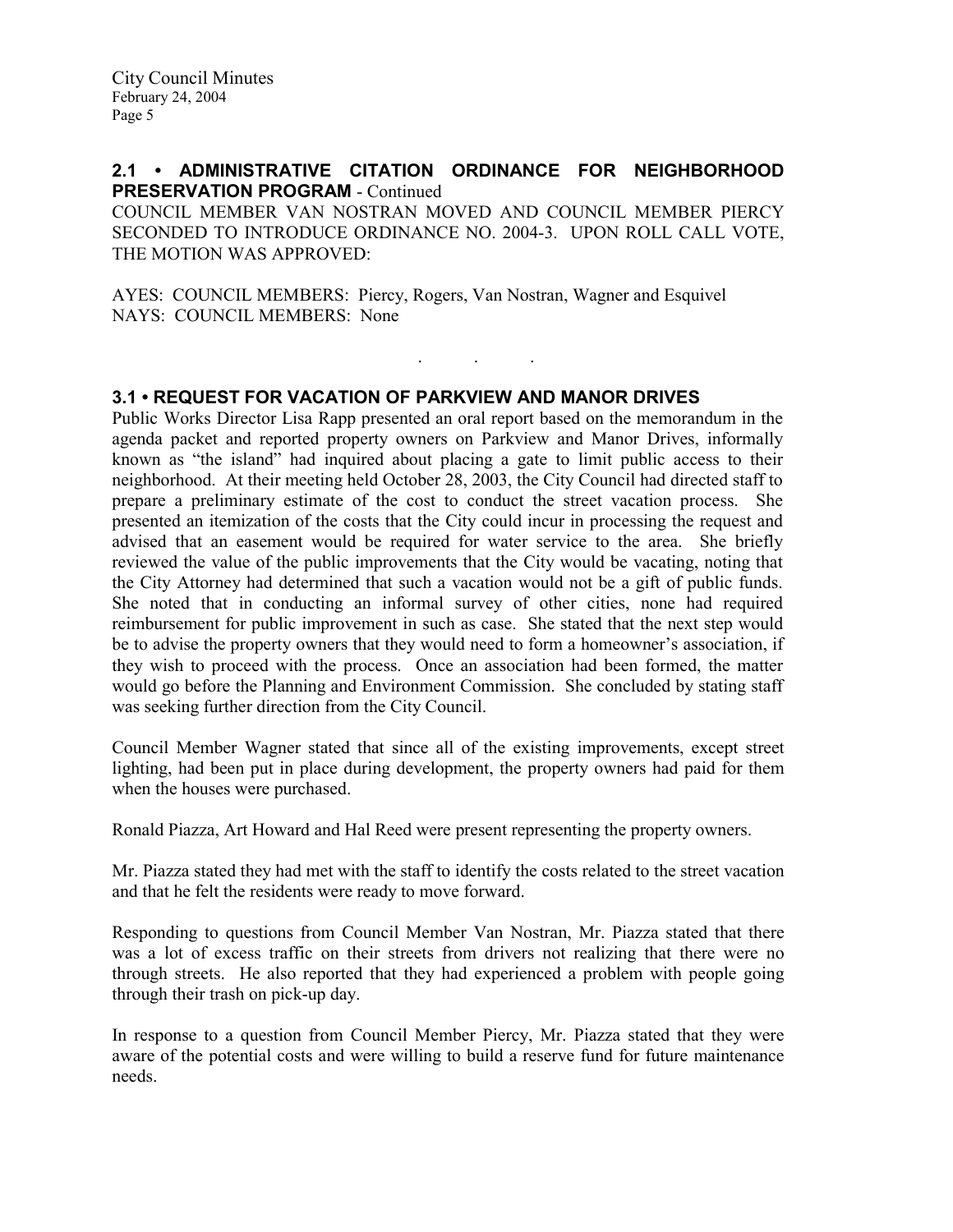City Council Minutes February 24, 2004 Page 6

3.1 • REQUEST FOR VACATION OF PARKVIEW AND MANOR DRIVES-Continued Council Member Wagner questioned whether the homeowner's association should be required to reimburse the costs the City incurred when the street was resurfaced in the year 2000. Mr. Piazza responded by stating that they believed that those costs would be offset by the City not having to provide any further maintenance for the area.

COUNCIL MEMBER VAN NOSTRAN MOVED TO DIRECT STAFF TO PROCEED WITH FURTHER PROCESSING AND ESTABLISHING THE COSTS TO VACATE THE PUBLIC RIGHT-OF-WAY.

Vice Mayor Rogers inquired if staff needed to be provided with specific direction regarding the costs to be passed on to the homeowners association. Ms. Rapp responded in the affirmative.

Council Member Van Nostran stated he felt the homeowner's association should only be responsible for reimbursing the actual costs of the vacation and so amended the motion.

VICE MAYOR ROGERS SECONDED THE MOTION TO PROCEED WITH FURTHER PROCESSING AND ESTABLISHING THE ACTUAL COSTS TO VACATE THE PUBLIC RIGHT-OF-WAY.

Council Member Wagner called for a division of the question into two separate votes, with consideration first of the costs to be passed on to the homeowner's association.

Council Member Van Nostran stated that he was not concerned about the cost of the repaving work since he felt each of those property owners had contributed their fair share through their tax dollars toward the funding that had been accumulating over the years to pay for the repaving project. He noted that those types of projects were not funded based on future revenues, but were only acted upon when sufficient funds had been saved and were available.

UPON ROLL CALL VOTE, THE MOTION TO PASS ON ONLY THE ACTUAL COSTS WAS APPROVED:

AYES: COUNCIL MEMBERS: Piercy, Rogers, Van Nostran and Esquivel NAYS: COUNCIL MEMBERS: Wagner

UPON ROLL CALL VOTE, THE MOTION TO PROCEED WITH THE VACATION WAS APPROVED:

AYES: COUNCIL MEMBERS: Piercy, Rogers, Van Nostran, Wagner and Esquivel NAYS: COUNCIL MEMBERS: None

. . .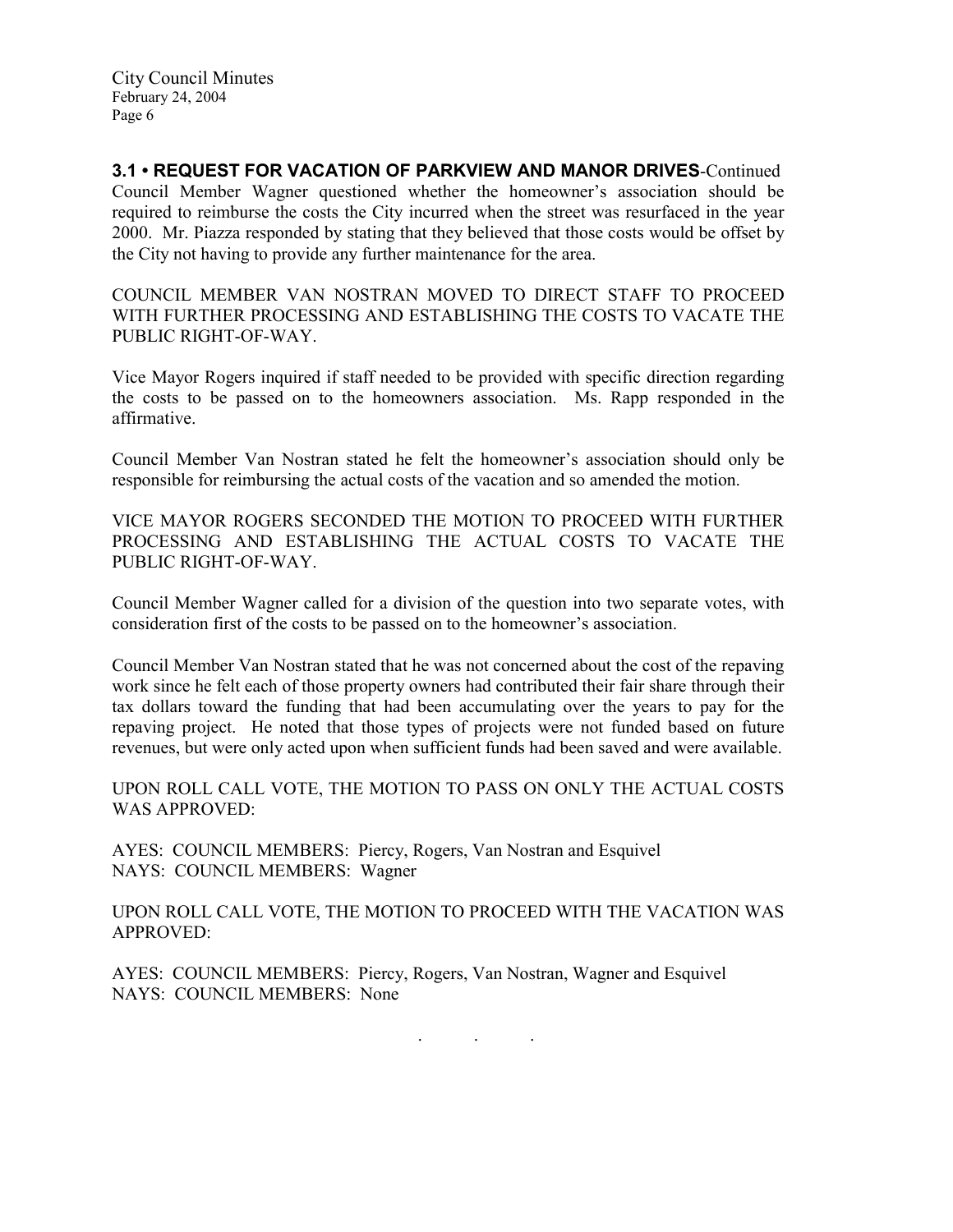## 3.2 • AUTHORIZATION TO PURCHASE SOLE SOURCE PICNIC SHELTER SHADE STRUCTURES FOR MAE BOYAR PARK

The Director Public Works displayed slides and presented an oral report based on the memorandum in the agenda packet. She stated the existing wooden "A" frame shade structures at Boyar Park had reached the point where it was not financially or mechanically feasible to repair and would require replacement. The proposed replacement structures for the picnic and Tot Lot areas would be similar in style to the one installed at the Del Valle Park Tot Lot and were only available from a single vendor. She advised that since the fabrication of the proposed shade structures would require a 12-week lead-time, and staff was targeting completion of the installation before the busy summer season, it was recommended that the City order and purchase the structures, then advertise a project for bid for their installation. It was the recommendation of staff that the City Council authorize staff to purchase two picnic shelter shade structures for the Boyar Park Renovation Project, not to exceed \$59,000, from the sole-source provider, Miracle Equipment.

COUNCIL MEMBER PIERCY MOVED AND VICE MAYOR ROGERS SECONDED TO APPROVE STAFF'S RECOMMENDATION. UPON ROLL CALL VOTE, THE MOTION WAS APPROVED:

AYES: COUNCIL MEMBERS: Piercy, Rogers, Van Nostran, Wagner and Esquivel NAYS: COUNCIL MEMBERS: None

. The set of the set of the set of the  $\mathcal{E}_\mathbf{r}$ 

#### WRITTEN COMMUNICATIONS:

CORRESPONDENCE FROM COUNTY SHERIFF LEE BACA REGARDING THE LOS ANGELES COUNTY PUBLIC SAFETY AND HOMELAND SECURITY SALES TAX INITIATIVE

Mayor Esquivel announced that he would form an ad hoc committee comprised of Council Members Piercy and Wagner to further study this issue and report back to the City Council at the next meeting.

At 9:05 p.m., the Regular Meeting of the City Council was recessed for the Meeting of the Lakewood Redevelopment Agency. At 9:08 p.m., the City Council Meeting was reconvened.

. . .

. . .

#### ORAL COMMUNICATIONS:

Michael Jackson, Long Beach, introduced himself as a candidate for the State senate.

 $\mathbf{r}$  .  $\mathbf{r}$  ,  $\mathbf{r}$  ,  $\mathbf{r}$  ,  $\mathbf{r}$  ,  $\mathbf{r}$  ,  $\mathbf{r}$  ,  $\mathbf{r}$